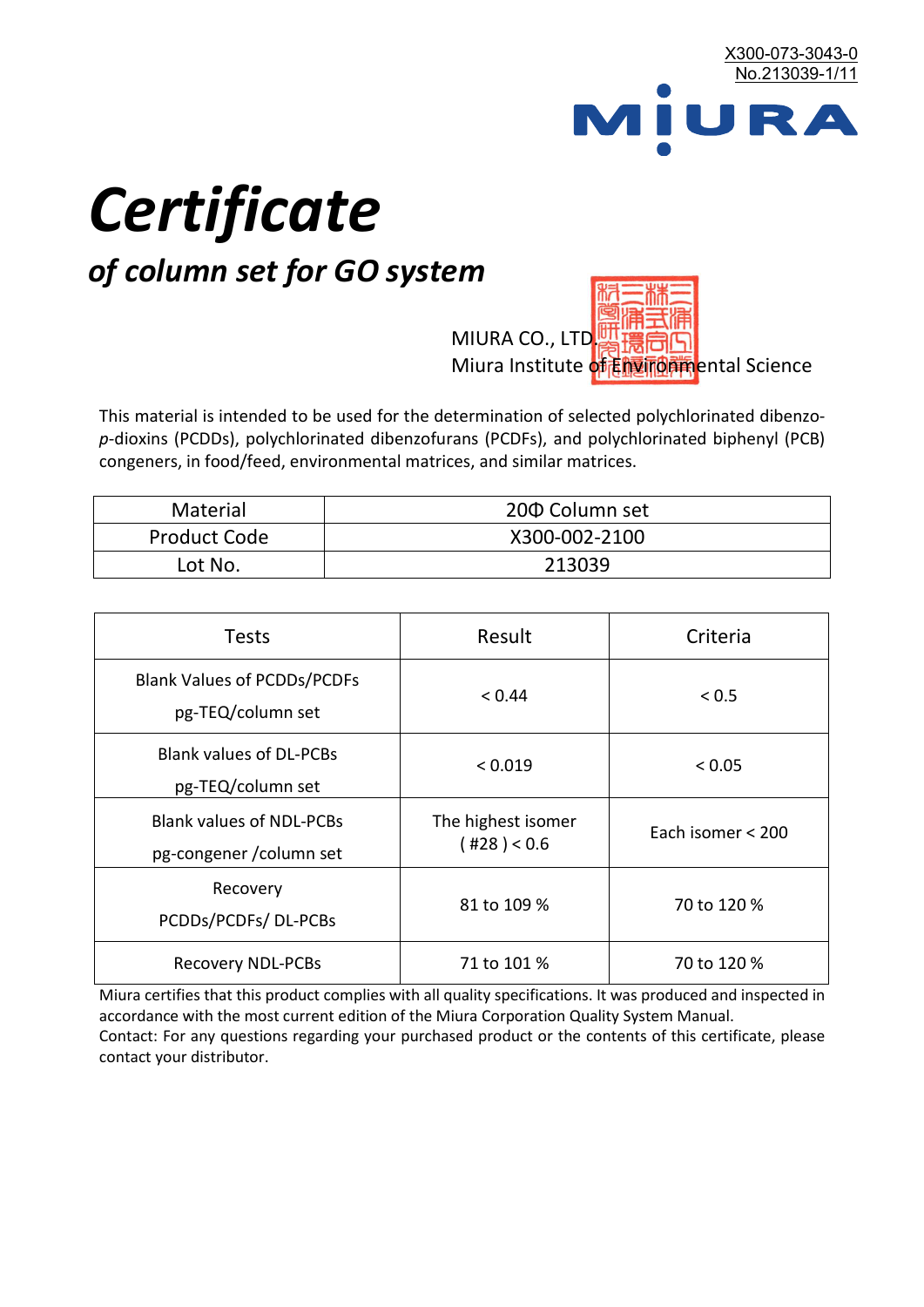### **DESCRIPTIONS**

**Lot Number:** The number mentioned on the labels on the column bag is the lot production number.

**Blank Level Values:** Blank level values, expressed as mass fractions (pg-TEQ per a column set), for selected PCB congeners, PCDD, and PCDF congeners are provided in Table 2. Blank level values are a reference value for which MIURA has the highest confidence in its accuracy, in that all known or suspected sources of bias have been investigated or taken into account (JIS K0311 or JIS K0312).

**Recovery Values (Sample):** Recovery values, expressed as percentages, are provided in Table 3 for selected mass labeled-PCB congeners, and selected mass labeled PCDD and PCDF congeners, based on selected mass labeled recovery standards added before GC-MS measurement. Recovery values meet EU regulations; however, the values meet the MIURA criteria for this certification, which are stricter than what is required by EU regulations.

#### **NOTICE AND WARNING TO USERS**

THE GO SYSTEM COLUMN SET IS INTENDED FOR DIOXIN ANALYTICAL USE ONLY, INCLUDING HAZARDOUS MATERIALS. BEFORE USE, READ THE SDS CAREFULLY; HANDLE PRODUCT AS A HAZARDOUS MATERIAL CAPABLE OF SKIN CORROSION AND/OR EYE DAMAGE.

#### **INSTRUCTIONS FOR STABILITY, STORAGE, AND USE**

**Stability and Storage:** The column set should be stored at room temperatures below 25 °C until use. It should not be frozen or exposed to sunlight or ultraviolet radiation. After removing from the bags, the contents should be used immediately, especially, because the concentration column (lower) "Alumina" can be deactivated under high-humidity. Storing of the removed column set is not recommended.

**Use:** If storing in a cold room or refrigerator, bring them to room temperature (let stand for approximately 30 min), remove water condensed on the surface of the bags. Carefully remove the bags to avoid damage of the column. Use the same lot number with one column set. For more information of column set refer to the operation manual.

#### **ANALYTICAL METHODS USED AT MIURA**

For preparation of blank test, several column sets chosen at random per lot production were allowed to reach ambient temperature; two types of the purification columns (upper: silver nitrate silica gel, and lower: sulfuric acid silica gel) were assembled, and 10 mL of n-hexane was added to wet the top of the column with the designated column cap and disposable syringe. Then, a known amount of internal standard solution (containing selected labeled PCB, PCDDs, and PCDFs congeners; as shown in Table 1) dissolved in 6 mL of n-hexane was added to the top of the column with disposable syringe, and the syringe was washed with 2 x 2 mL of n-hexane; the n-hexane was injected into the column again. Then, the purification columns assembled with the concentration columns (upper) and (lower) were set to the each system unit immediately. After two fractions (dioxin and PCB fractions) were obtained from each system unit, a known amount of the recovery standard solution was added to each concentration vessel. Finally, both fractions were concentrated using an evaporation system under nitrogen to 0.01 mL.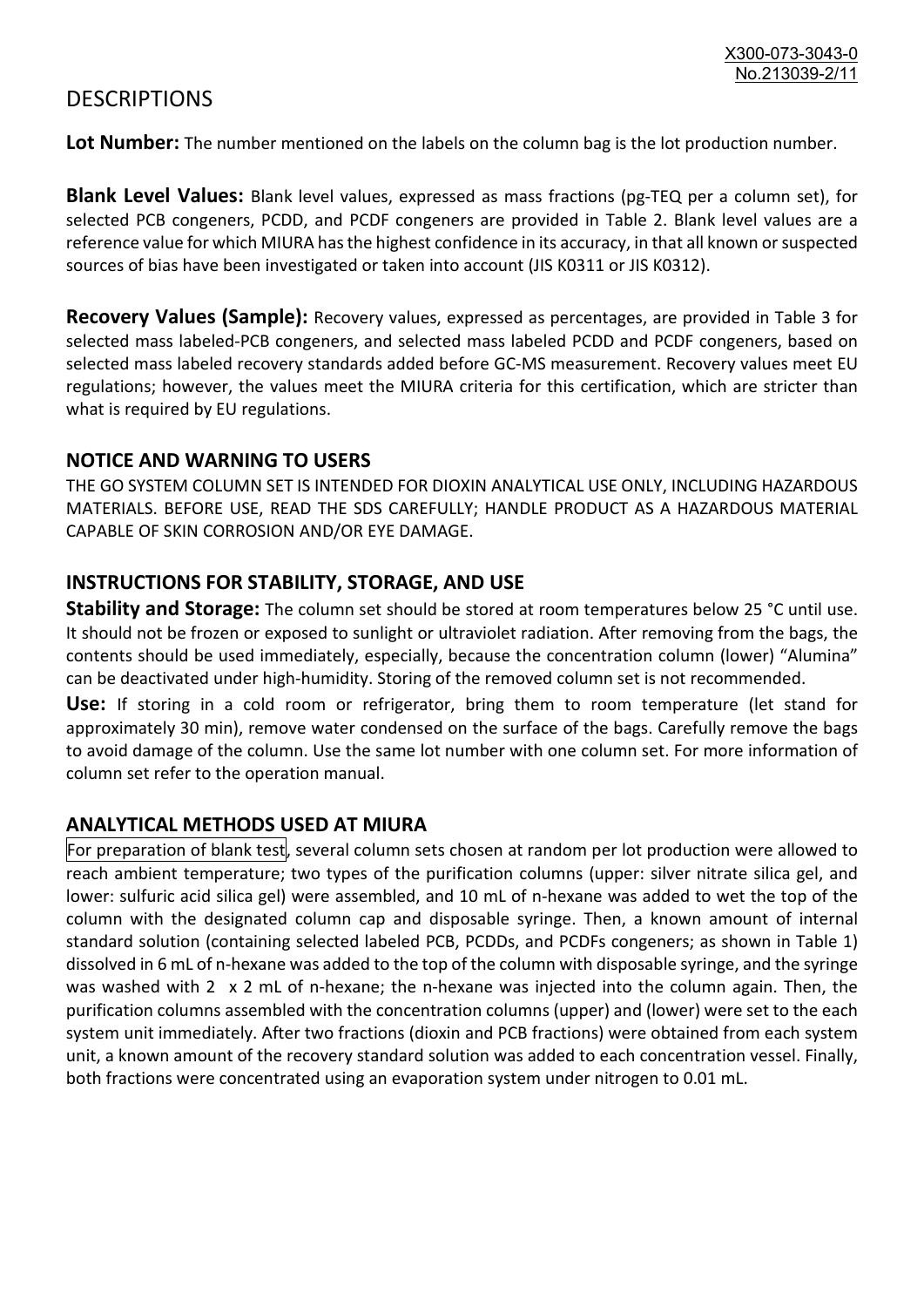X300-073-3043-0 No.213039-3/

| Compounds                   | Standard                      | Maker Code     | Maker                           | <b>Diluted</b><br>Concentration |
|-----------------------------|-------------------------------|----------------|---------------------------------|---------------------------------|
| PCDDs and PCDFs,<br>DL-PCBs | Internal Standard             | DF-SS-A        |                                 | $10$ ng/mL<br>in decane         |
|                             | <b>Internal Standard</b>      | DFP-LCS-B      |                                 |                                 |
|                             | Recovery (Surrogate) Standard | DF-IS-J        | Wellington<br>Laboratories Inc. |                                 |
| <b>NDL-PCBs</b>             | Internal Standard             | <b>MBP-28</b>  |                                 |                                 |
|                             |                               | <b>MBP-52</b>  |                                 |                                 |
|                             |                               | MBP-101        |                                 |                                 |
|                             |                               | <b>MBP-138</b> |                                 |                                 |
|                             |                               | MBP-153        |                                 |                                 |
|                             | Recovery (Surrogate) Standard | <b>MBP-19</b>  |                                 |                                 |
|                             |                               | <b>MBP-70</b>  |                                 |                                 |
|                             |                               | MBP-111        |                                 |                                 |
|                             |                               | MBP-162        |                                 |                                 |
|                             |                               | <b>MBP-178</b> |                                 |                                 |

Table 1. Standard solutions used for recovery tests.

The concentrated dioxin fraction was analyzed using gas chromatography / high resolution mass spectrometry (GC/HRMS) operated in electron impact (EI) mode. A 0.25 mm ID × 60 m fused silica capillary (BPX-DXN, TRAJAN) was used. The concentrated PCB fraction was analyzed using GC/HRMS operated in EI mode. A 0.25 mm ID × 60 m fused silica capillary (HT8-PCB, TRAJAN) was used. All injections were 2 μL using a splitless inlet. The results, blank level values, are provided in Table 2. The chromatograms of each compounds are shown at page 6 and after. Furthermore, the dioxin and PCB fractions were analyzed using gas chromatography / low resolution mass spectrometry operated in total ion scan (m/z 50 to 500) mode, to confirm if interferences may affect determination of target compounds by GC/HRMS are included in the fractions, the chromatograms are not shown here.

For the recovery test (sample), The sunflower seed oil from Helianthus annuus (S5007-1L, Sigma Aldrich) was dissolved in 2 mL of n-hexane. A known amount of the internal standard solution was added to the flask, mixed, and allowed to equilibrate. First, several column sets chosen at random per lot production were allowed to reach ambient temperature; the purification columns (upper) and (lower) were assembled. 10 mL of n-hexane was added to wet the top of the column with the designated column cap and disposable syringe. Then, the sample with the internal standard was injected into the top of the column with the disposable syringe, and the syringe was washed with 2 x 2 mL of n-hexane; the n-hexane was injected into the column again. The purification column was assembled with the concentration column (upper) and (lower), and set to the each system unit immediately. After obtaining two fractions from the system unit, the dioxin and PCB fractions were concentrated using an evaporation system under nitrogen to approximately 0.01 mL. After the addition of a known amount of recovery standard solution, the both fractions were concentrated to 0.02 mL; then dioxin and PCB in each fractions were analyzed using GC/HRMS as mentioned above test. The inspection results is displayed in Table 3.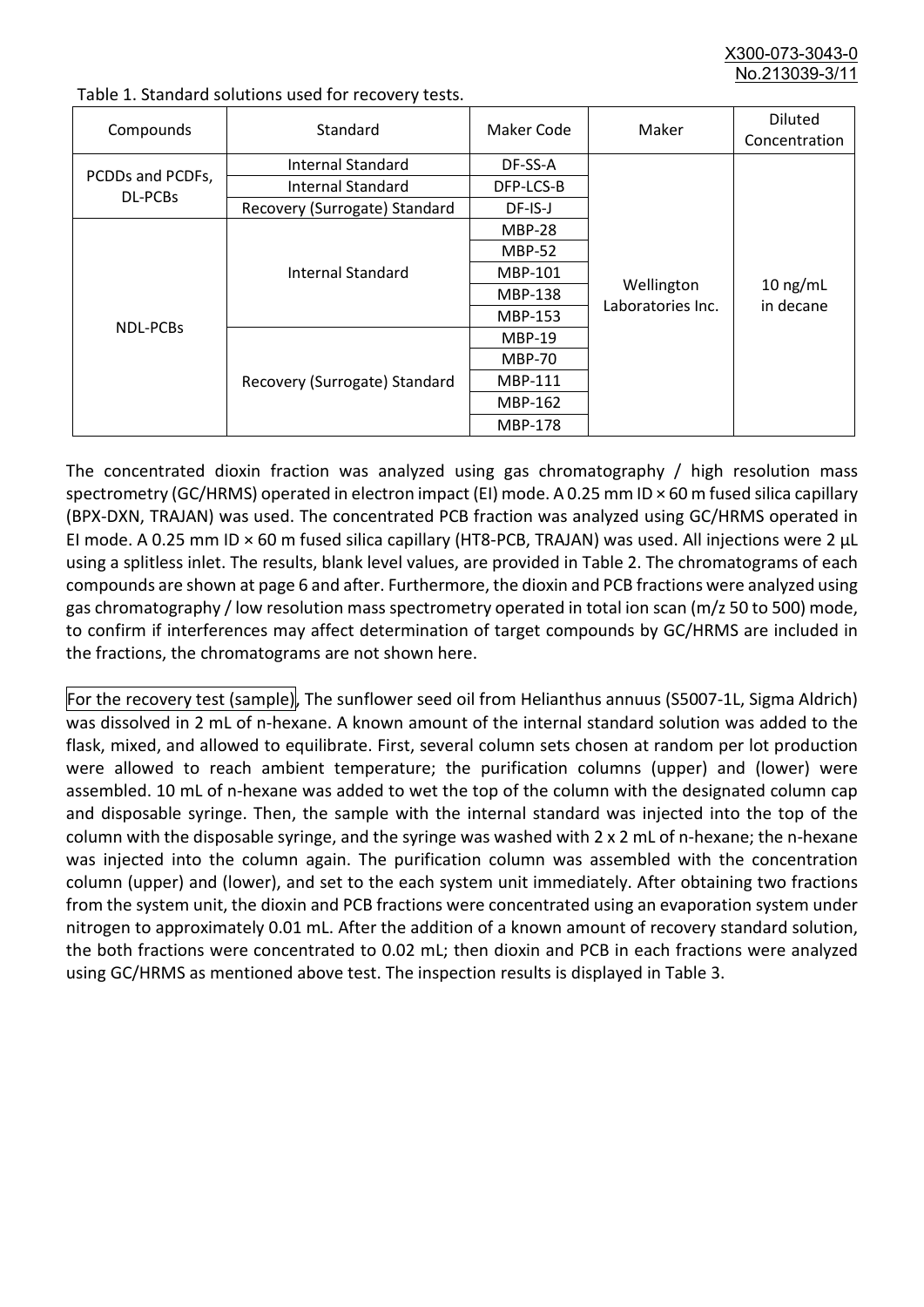X300-073-3043-0 No.213039-4/11

|  | Table 2 Blank levels of dioxins (PCDDs/PCDFs and DL-PCBs) and NDL-PCBs per column set. |
|--|----------------------------------------------------------------------------------------|
|--|----------------------------------------------------------------------------------------|

| abic 2 Diarik icveis of dioxins (I CDD3/TCDTs and DET CD3/ and NDET CD3 pcr column sett.<br>Congener | Concentration | <b>LOQ</b> | <b>LOD</b> | $S/N=3$   | TEQ*      |
|------------------------------------------------------------------------------------------------------|---------------|------------|------------|-----------|-----------|
|                                                                                                      | pg/column     | pg/column  | pg/column  | pg/column | pg/column |
| 2,3,7,8-TeCDD                                                                                        | <b>ND</b>     | 0.29       | 0.09       | 0.09      | 0.09      |
| 1,2,3,7,8-PeCDD                                                                                      | <b>ND</b>     | 0.30       | 0.09       | 0.09      | 0.09      |
| 1,2,3,4,7,8-HxCDD                                                                                    | <b>ND</b>     | 0.8        | 0.2        | 0.2       | 0.02      |
| 1,2,3,6,7,8-HxCDD                                                                                    | <b>ND</b>     | 0.7        | 0.2        | 0.2       | 0.02      |
| 1,2,3,7,8,9-HxCDD                                                                                    | <b>ND</b>     | 0.8        | 0.2        | 0.2       | 0.02      |
| 1,2,3,4,6,7,8-HpCDD                                                                                  | <b>ND</b>     | 1.3        | 0.4        | 0.2       | 0.004     |
| <b>OCDD</b>                                                                                          | <b>ND</b>     | 1.9        | 0.6        | 0.2       | 0.00018   |
| 2,3,7,8-TeCDF                                                                                        | <b>ND</b>     | 0.9        | 0.3        | 0.09      | 0.03      |
| 1,2,3,7,8-PeCDF                                                                                      | <b>ND</b>     | 0.8        | 0.2        | 0.1       | 0.006     |
| 2,3,4,7,8-PeCDF                                                                                      | <b>ND</b>     | 0.5        | 0.2        | 0.1       | 0.06      |
| 1,2,3,4,7,8-HxCDF                                                                                    | <b>ND</b>     | 0.6        | 0.2        | 0.1       | 0.02      |
| 1,2,3,6,7,8-HxCDF                                                                                    | <b>ND</b>     | 0.9        | 0.3        | 0.1       | 0.03      |
| 1,2,3,7,8,9-HxCDF                                                                                    | <b>ND</b>     | 0.6        | 0.2        | 0.1       | 0.02      |
| 2,3,4,6,7,8-HxCDF                                                                                    | <b>ND</b>     | 0.6        | 0.2        | 0.1       | 0.02      |
| 1,2,3,4,6,7,8-HpCDF                                                                                  | <b>ND</b>     | 1.0        | 0.3        | 0.1       | 0.003     |
| 1,2,3,4,7,8,9-HpCDF                                                                                  | <b>ND</b>     | 1.1        | 0.3        | 0.1       | 0.003     |
| <b>OCDF</b>                                                                                          | <b>ND</b>     | 2.0        | 0.6        | 0.3       | 0.00018   |
| #81 (3,4,4',5-TeCB)                                                                                  | <b>ND</b>     | 0.7        | 0.2        | 0.1       | 0.00006   |
| #77 (3,3',4,4'-TeCB)                                                                                 | <b>ND</b>     | 1.5        | 0.5        | 0.1       | 0.00005   |
| #126 (3,3',4,4',5-PeCB)                                                                              | <b>ND</b>     | 0.4        | 0.1        | 0.1       | 0.01      |
| #169 (3,3',4,4',5,5'-HxCB)                                                                           | <b>ND</b>     | 0.9        | 0.3        | 0.1       | 0.009     |
| #123 (2',3,4,4',5-PeCB)                                                                              | <b>ND</b>     | 0.4        | 0.1        | 0.03      | 0.000003  |
| #118 (2,3',4,4',5-PeCB)                                                                              | <b>ND</b>     | 0.7        | 0.2        | 0.03      | 0.000006  |
| #105 (2,3,3',4,4'-PeCB)                                                                              | <b>ND</b>     | 0.4        | 0.1        | 0.03      | 0.000003  |
| #114 (2,3,4,4',5-PeCB)                                                                               | <b>ND</b>     | 0.6        | 0.2        | 0.02      | 0.000006  |
| #167 (2,3',4,4',5,5'-HxCB)                                                                           | <b>ND</b>     | 0.4        | 0.1        | 0.02      | 0.000003  |
| #156 (2,3,3',4,4',5-HxCB)                                                                            | <b>ND</b>     | 0.5        | 0.1        | 0.03      | 0.000003  |
| #157 (2,3,3',4,4',5'-HxCB)                                                                           | <b>ND</b>     | 0.6        | 0.2        | 0.03      | 0.000006  |
| #189 (2,3,3',4,4',5,5'-HpCB)                                                                         | <b>ND</b>     | 0.4        | 0.1        | 0.02      | 0.000003  |
| #28 (2,4,4'-TrCB)                                                                                    | 0.6           | 0.4        | 0.1        | 0.03      |           |
| #52 (2,2',5,5'-TeCB)                                                                                 | 0.3           | 0.3        | 0.1        | 0.04      |           |
| #101 (2,2',4,5,5'-PeCB)                                                                              | <b>ND</b>     | 0.4        | 0.1        | 0.03      |           |
| #138 (2,2',3,4,4',5'-HxCB)                                                                           | <b>ND</b>     | 0.6        | 0.2        | 0.03      |           |
| #153 (2,2',4,4',5,5'-HxCB)                                                                           | <b>ND</b>     | 1.1        | 0.3        | 0.03      |           |
| #180 (2,2',3,4,4',5,5'-HpCB)                                                                         | <b>ND</b>     | 0.6        | 0.2        | 0.03      |           |

\* TEQ: Toxicity Equivalents (are applied WHO-TEF(2006))

- 1. The figures in the parentheses in the concentration of actual measurement denote the concentration of the LOD or more and less than the LOQ.
- 2. ND in the concentration of actual measurement denotes less than the LOD.
- 3. TEQ are calculated with an actual measurement which is the concentration of the LOQ or more, and an actual measurement which is the concentration of the LOD or more and less than the LOQ, respectively. For values less than the LOD, TEQ are calculated with the LOD.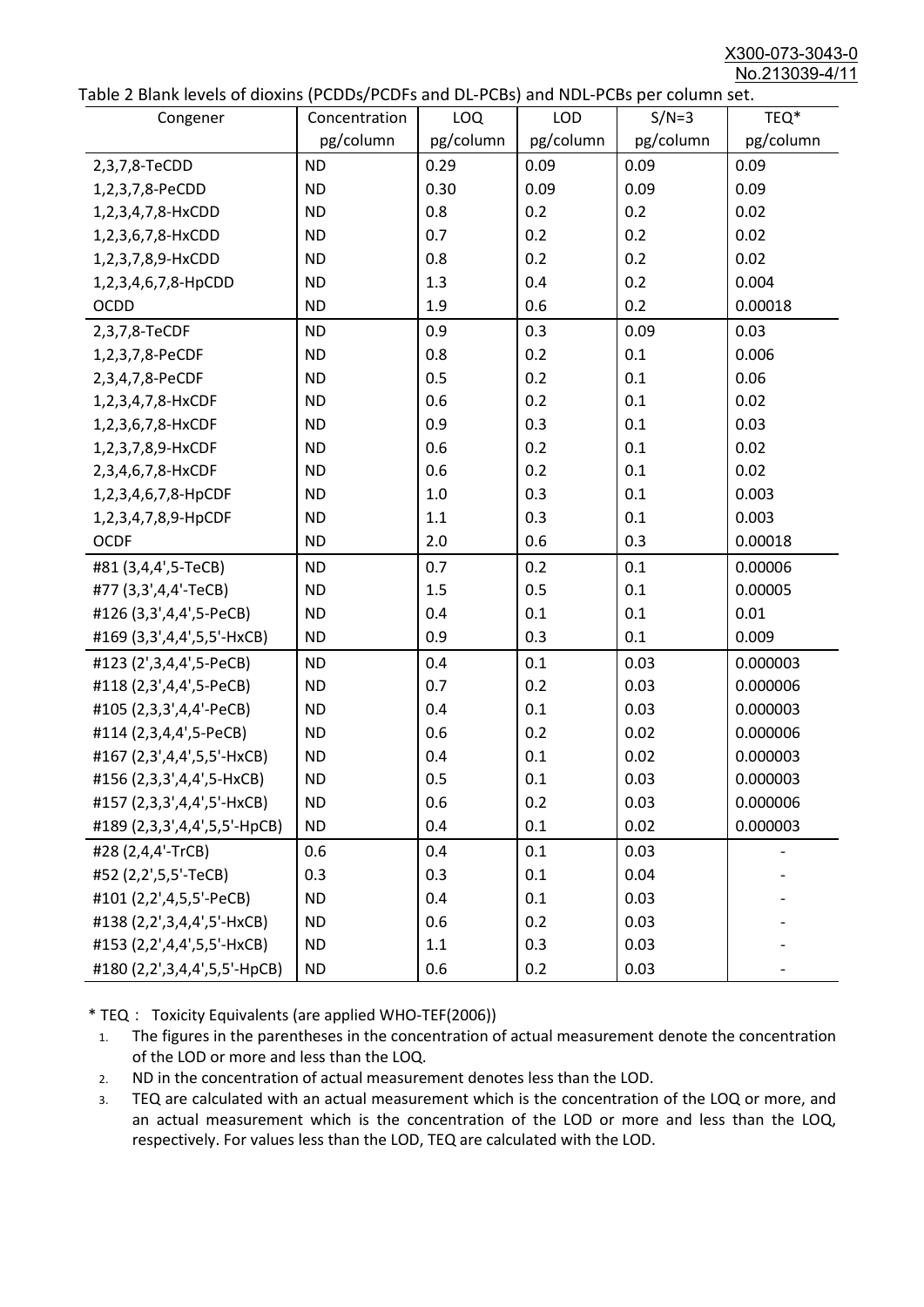| able 5. Include fies of fabeled internal standard |        |
|---------------------------------------------------|--------|
| Congener                                          | Sample |
| 2,3,7,8-TeCDD                                     | 83%    |
| 1,2,3,7,8-PeCDD                                   | 90%    |
| 1,2,3,4,7,8-HxCDD                                 | 88%    |
| 1,2,3,6,7,8-HxCDD                                 | 93 %   |
| 1,2,3,7,8,9-HxCDD                                 | 87%    |
| 1,2,3,4,6,7,8-HpCDD                               | 93 %   |
| <b>OCDD</b>                                       | 87%    |
| 2,3,7,8-TeCDF                                     | 90%    |
| 1,2,3,7,8-PeCDF                                   | 94 %   |
| 2,3,4,7,8-PeCDF                                   | 95 %   |
| 1,2,3,4,7,8-HxCDF                                 | 88%    |
| 1,2,3,6,7,8-HxCDF                                 | 91%    |
| 1,2,3,7,8,9-HxCDF                                 | 98 %   |
| 2,3,4,6,7,8-HxCDF                                 | 93 %   |
| 1,2,3,4,6,7,8-HpCDF                               | 94 %   |
| 1,2,3,4,7,8,9-HpCDF                               | 92 %   |
| <b>OCDF</b>                                       | 88%    |
| #81 (3,4,4',5-TeCB)                               | 83%    |
| #77 (3,3',4,4'-TeCB)                              | 83%    |
| #126 (3,3',4,4',5-PeCB)                           | 93 %   |
| #169 (3,3',4,4',5,5'-HxCB)                        | 86%    |
| #123 (2',3,4,4',5-PeCB)                           | 89%    |
| #118 (2,3',4,4',5-PeCB)                           | 84 %   |
| #105 (2,3,3',4,4'-PeCB)                           | 109 %  |
| #114 (2,3,4,4',5-PeCB)                            | 97%    |
| #167 (2,3',4,4',5,5'-HxCB)                        | 85 %   |
| #156 (2,3,3',4,4',5-HxCB)                         | 86%    |
| #157 (2,3,3',4,4',5'-HxCB)                        | 86 %   |
| #189 (2,3,3',4,4',5,5'-HpCB)                      | 81%    |
| #28 (2,4,4'-TrCB)                                 | 92%    |
| #52 (2,2',5,5'-TeCB)                              | 91%    |
| #101 (2,2',4,5,5'-PeCB)                           | 79%    |
| #138 (2,2',3,4,4',5'-HxCB)                        | 88%    |
| #153 (2,2',4,4',5,5'-HxCB)                        | 71%    |
| #180 (2,2',3,4,4',5,5'-HpCB)                      | 101%   |

Table 3. Recoveries of labeled internal standards.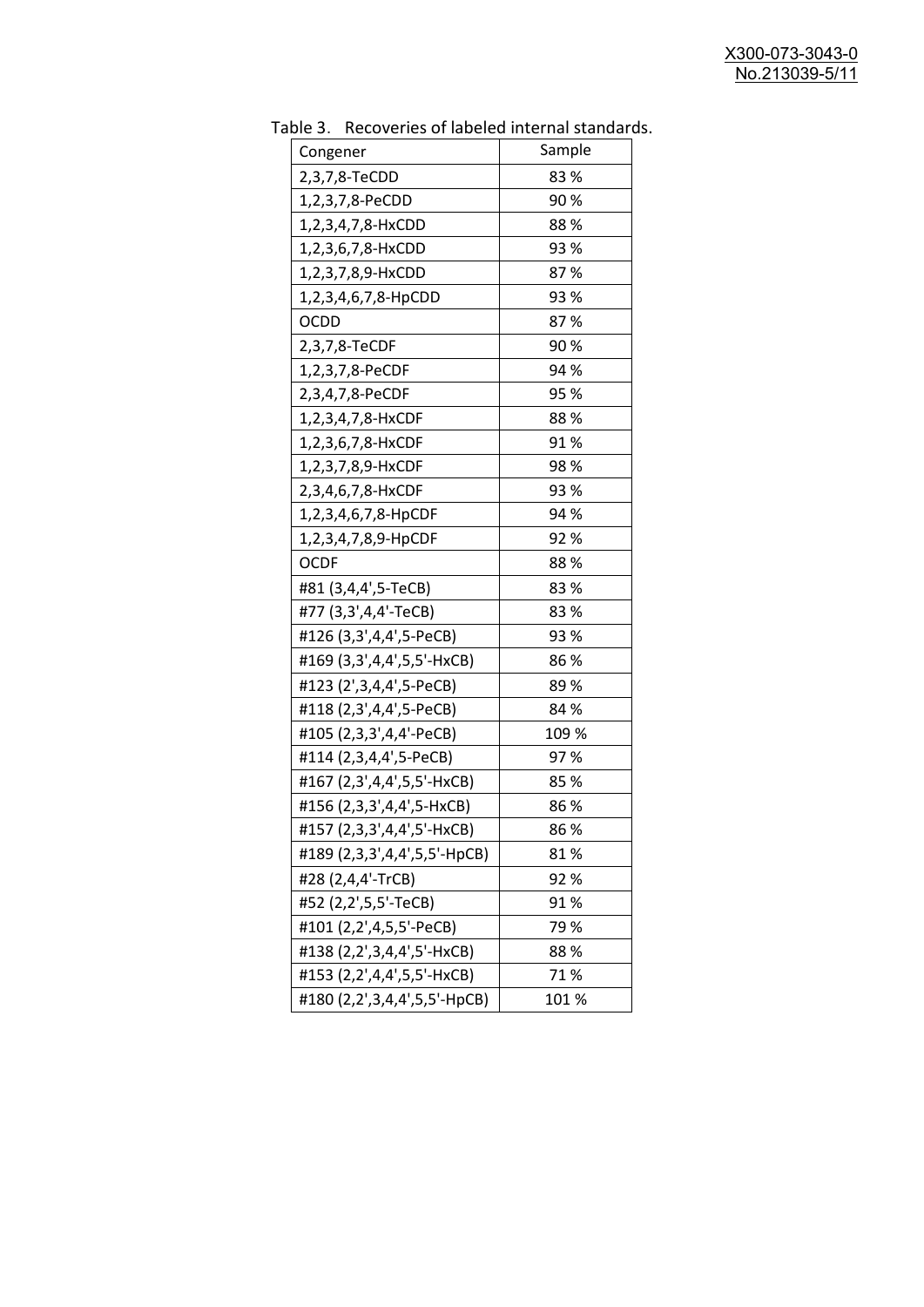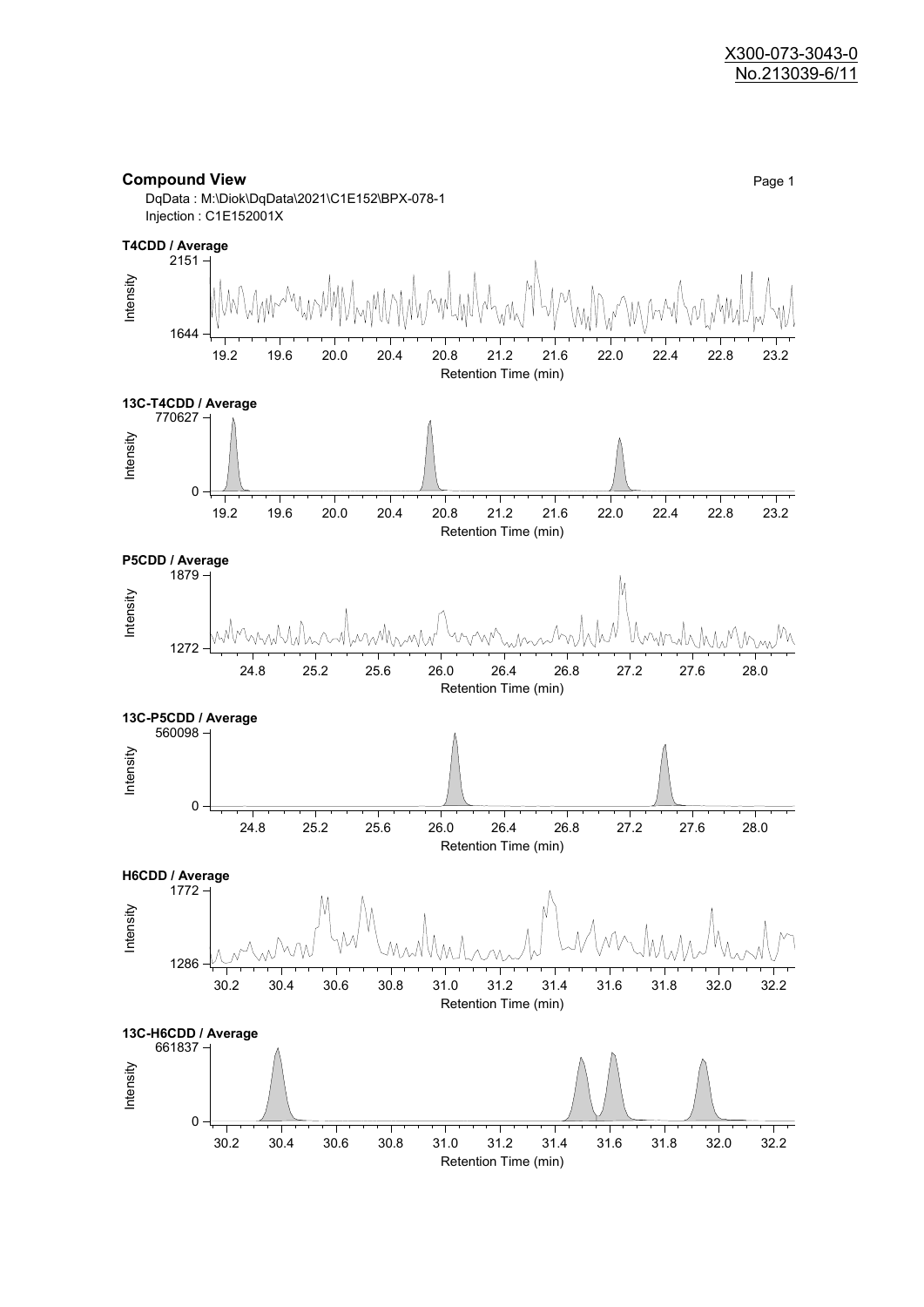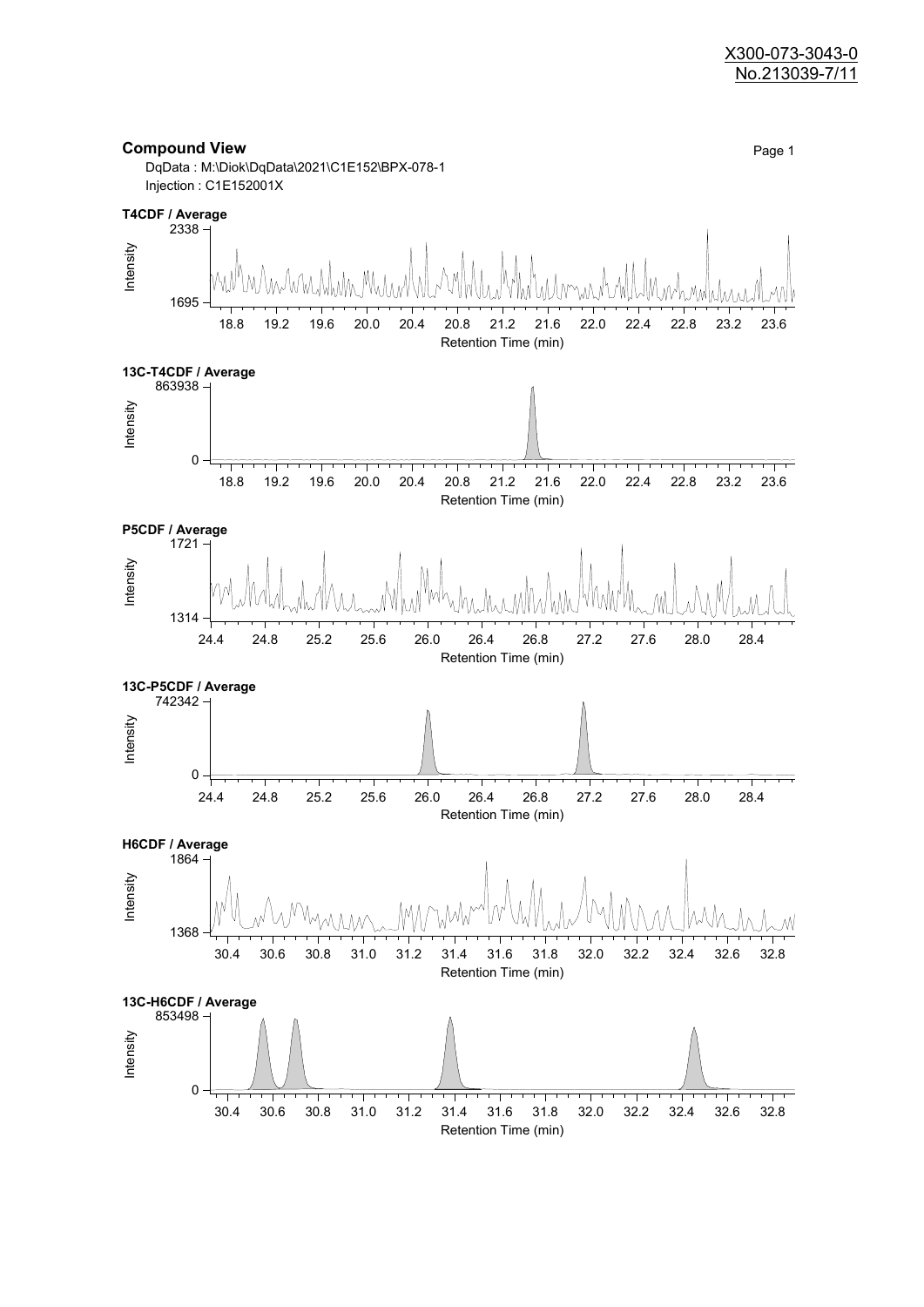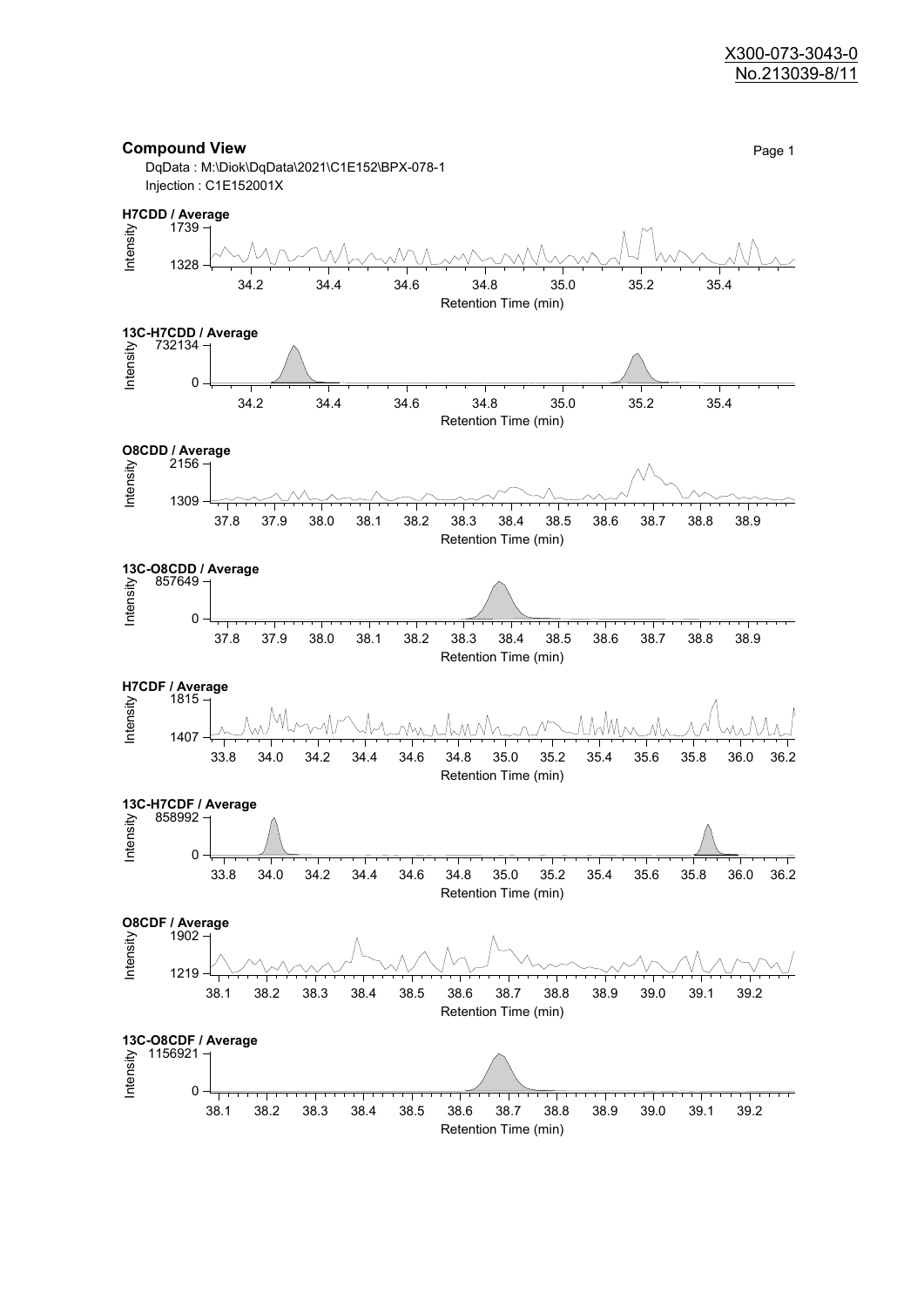![](_page_8_Figure_1.jpeg)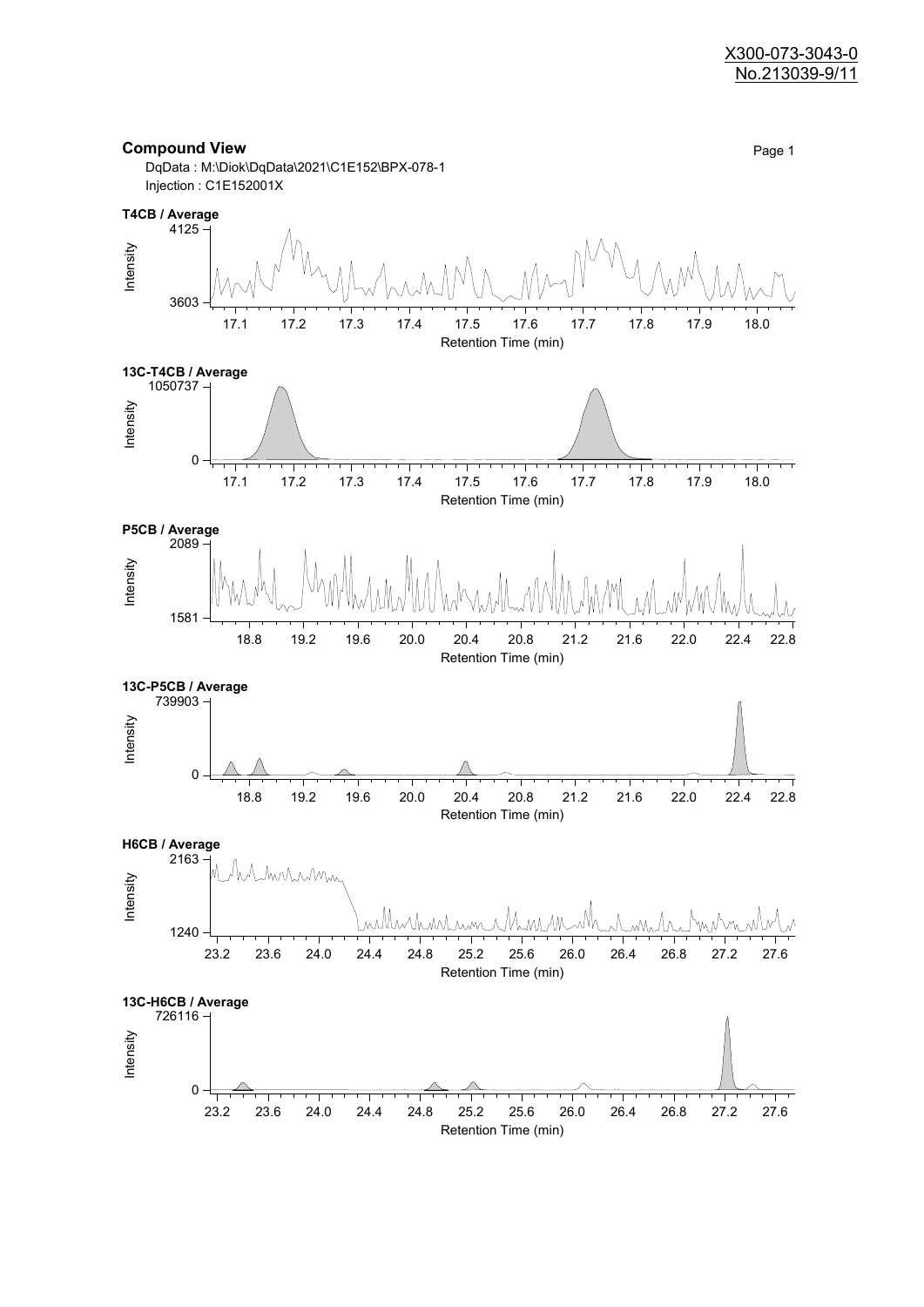![](_page_9_Figure_1.jpeg)